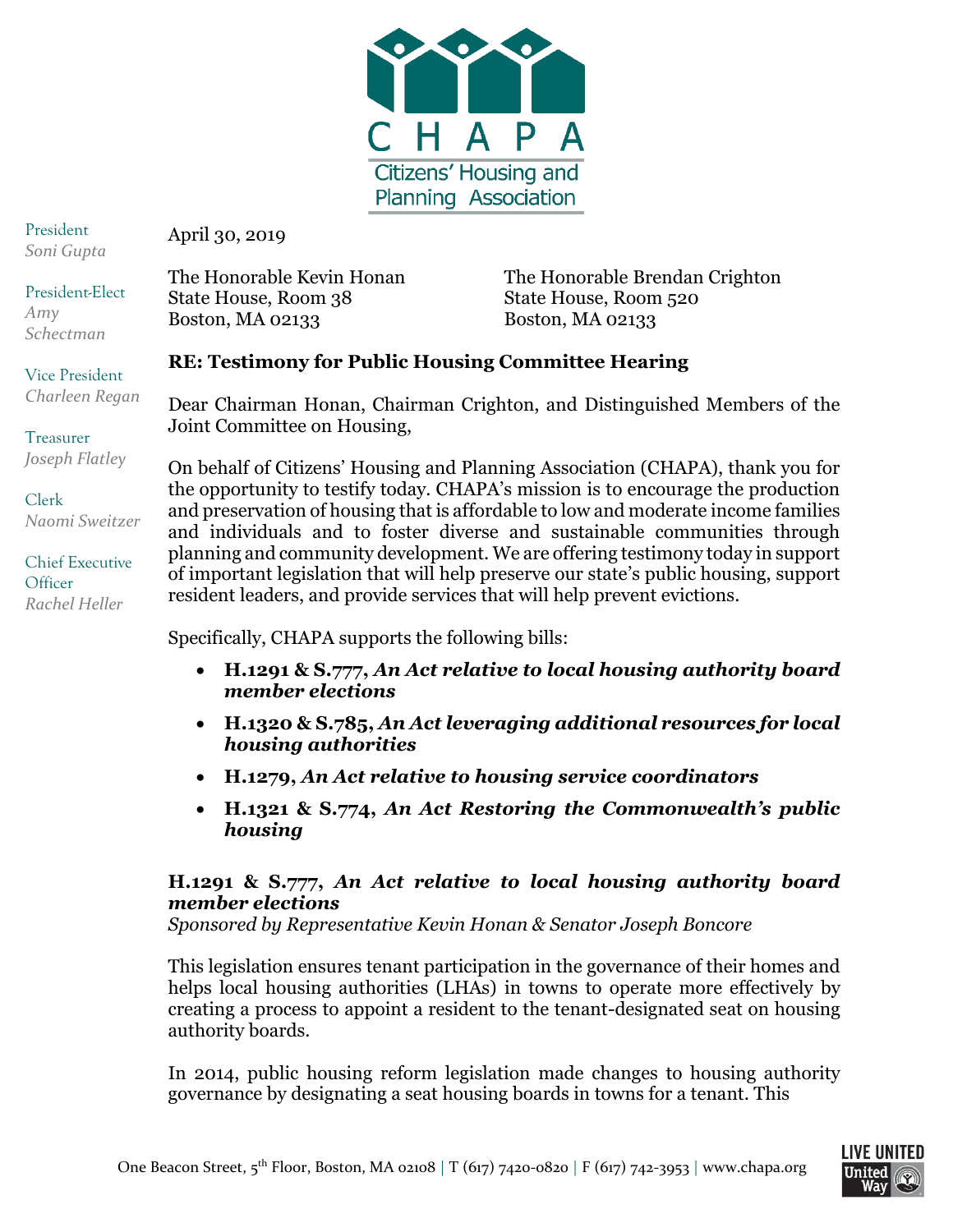matched a similar requirement for housing authorities in cities that already had a tenantdesignated seat for their boards.

Unfortunately, since the public housing reform legislation was signed into law, efforts to create a process to elect a tenant board member in towns have proved unworkable. This has resulted in tenant seats on housing authority boards in towns going unfilled and confusion among tenants, housing authorities, and town clerks.

According to this legislation, the tenant member for the housing authority board will be appointed by the town from a list of tenant names submitted by the housing authority residents. This process mirrors how tenants are currently appointed to housing authority boards in cities.

This legislation also creates a process for reducing the number of town-wide elected housing authority board members in towns from four to three, which the reform legislation from 2014 did not address. Under these bills, the board seat that has expired or the next seat to expire or become vacant shall be filled by the appointed tenant member.

This legislation was developed together with the Department of Housing and Community Development, MassNAHRO, Massachusetts Union of Public Housing Tenants, the Massachusetts Law Reform Institute, and CHAPA.

Again, this legislation will increase tenant participation in the governance of their housing authorities in towns. Tenants are ready to begin serving on their housing authority boards. The Mel King Institute's Public Housing Training Program has been operating over the last few years to provide training for residents of public housing to support their full participation in the oversight of their housing developments. This includes resident leader training and resident board member training, which helps participants handle the challenges unique to their role as both a resident and Board Member.

This prepares residents to help to manage budget and capital improvement plans and other governance related work of the board. It helps residents build confidence to perform their duties and help contribute to a thriving community at their housing authority.

#### **H.1320 & S.785,** *An Act leveraging additional resources for local housing authorities*

#### *Sponsored by Representative Dave Rogers & Senator Brendan Crighton*

CHAPA supports this legislation that would provide local housing authorities (LHAs) with additional resources to preserve and rehabilitate public housing. The bill will allow housing authorities borrow against their capital funds and retain the proceeds from the sale of their property.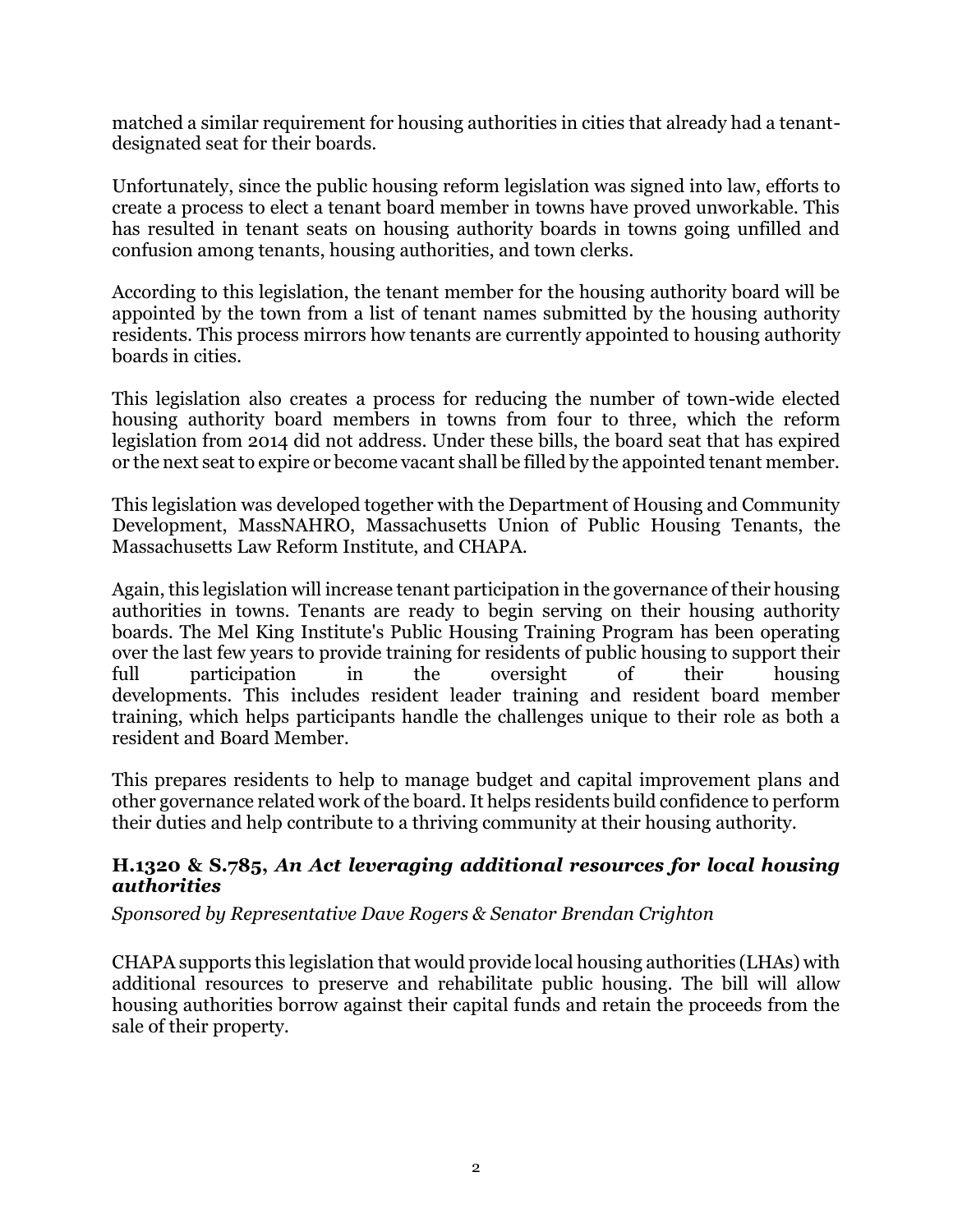This bill would allow state-funded local housing authorities to pledge a portion of capital funds awarded to it for improvements carried out pursuant to a DHCD approved capital improvement plan.

Because the amount of capital funds available to an LHA in any given year is often less than what is required to undertake urgent capital needs, such as roof replacement across all buildings in a given project, the ability to borrow against a stream of capital funds will allow LHAs to carry out critical projects in a timelier manner, with associated cost savings.

This bill would also make changes that would allow state-aided public housing authorities to sell land and retain the proceeds to reinvest into rehabilitation and preservation projects. Currently, these proceeds are returned to the Commonwealth.

Under both provisions, the newly leveraged resources will be used to address modernization and maintenance needs at state-aided public housing. This will help ensure that the state's portfolio of over 45,000 state-assisted public housing units remains available for low-income residents.

## **H.1279,** *An Act relative to housing service coordinators*

*Sponsored by Representative Kevin Honan*

CHAPA supports this bill that creates a housing services coordinator program to assist residents in subsidized housing. The service coordinators will help mediate disputes between landlords and tenants and will help coordinate other economic self-sufficiency services.

Working with residents, the service coordinators will help reduce evictions, increase housing stability, and coordinate residents' access to opportunities for education, job training, and other services that may increase economic mobility.

Residents in developments that participate in this program will be provided the opportunity to meet with the housing service coordinator at least 30 days before a property owner files an eviction case, unless there is an immediate threat to healthy or public safety.

For low-income families—including those with housing subsidies—it can be difficult to stay ahead of expenses, including food, clothing, transportation, school supplies, or unreimbursed health care costs. As a result, many families can fall behind on their rent. Once behind in rent, getting caught up is so difficult that some never manage to catch up and the family faces eviction.

There are no winners when a subsidized family is evicted. The human costs to young children and their parents are evident. The future economic and social costs in responding to these consequences are immense. In Massachusetts, a family receiving a subsidy that is evicted due to nonpayment of rent is not eligible for emergency shelter services for three years. Often, these families are thrust into homelessness with no options for assistance until the three years is up